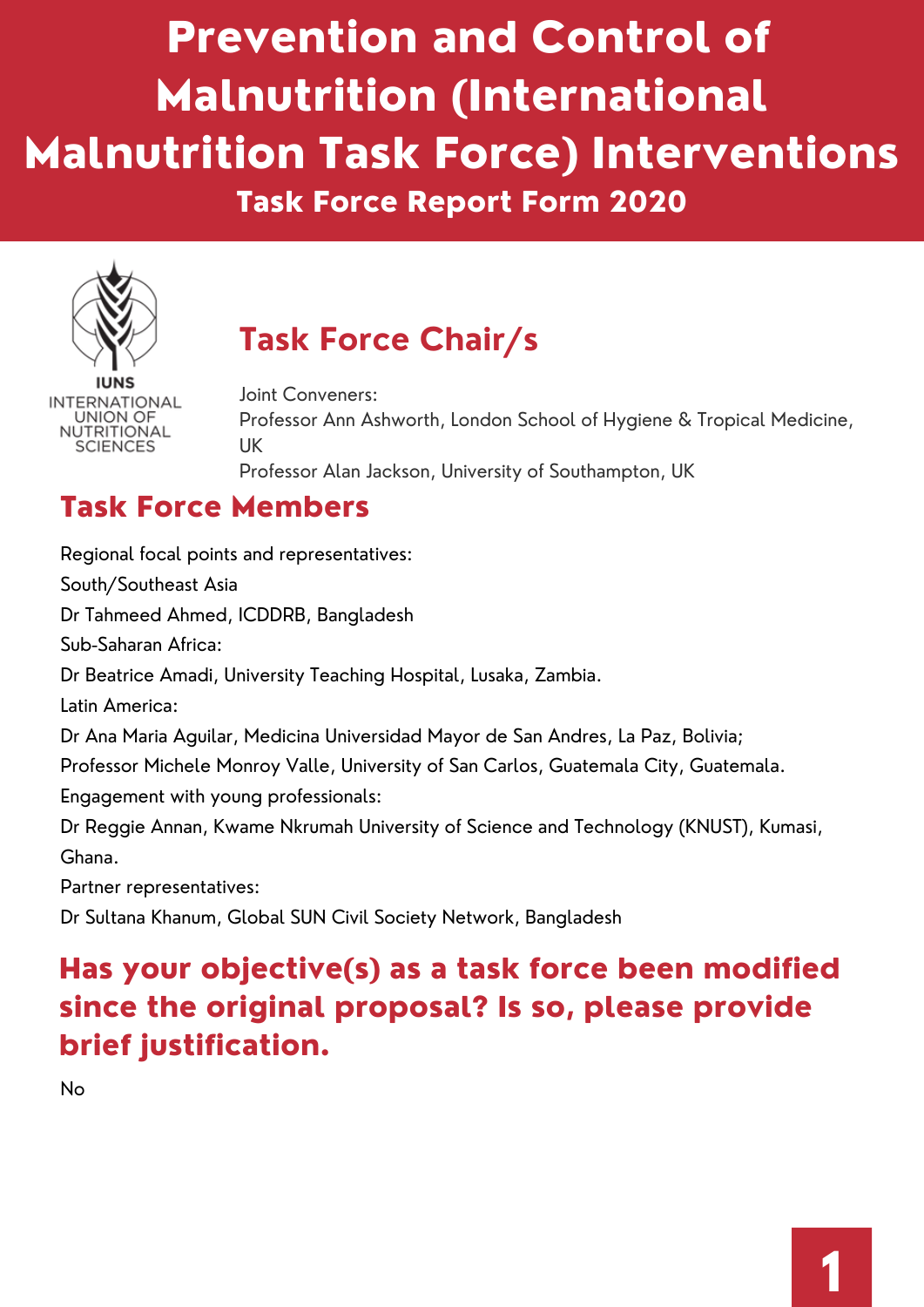### Have the activities to be undertaken been modified since the original proposal? If so, please provide brief overview and justification.

No

#### Brief overview of Activities since last annual report

Our main activities have been:-

- capacity building in relation to scaling-up WHO guidelines for treatment of severe acute malnutrition
- interactions with WHO re scoping review and quideline development
- participation in discussions regarding school feeding and healthy development
- organising symposium for 22nd IUNS-ICN in Tokyo.

### Please list any successes accomplished during this period (aligned with proposed measures of success from original proposal, or include justification for modifications)

#### Capacity Building

- A third paper has been published resulting from a 2-year research project 1. 'Investigating the efficacy and effectiveness of a Malnutrition eLearning course for global capacity building'. The latest paper is entitled 'Implementing effective [eLearning for scaling up global capacity building: findings from the malnutrition](https://protect-eu.mimecast.com/s/mvg8C7XRKimJXrmu2Z9KD?domain=click.email.taylorandfrancis.com) eLearning course evaluation in Ghana' inGlobal Health Action.
- A paper is ready for submission entitled 'Scaling-up improved in-patient treatment 1. of severe malnutrition: key factors and experiences from South Africa, Bolivia, Malawi and Ghana'. This involves collaborations with IMTF regional partners in Bolivia and Ghana and national implementers in Malawi and South Africa.

#### Interactions with WHO

1. In collaboration with IUNS Task Force ICONIC, we successfully bid in October to undertake for WHO a scoping review of evidence to identify key issues in the identification and treatment of severe wasting and oedema in children aged six months and over. This review was submitted in December 2020 and will be used by WHO to develop PICO questions for the WHO Guideline Development Group.